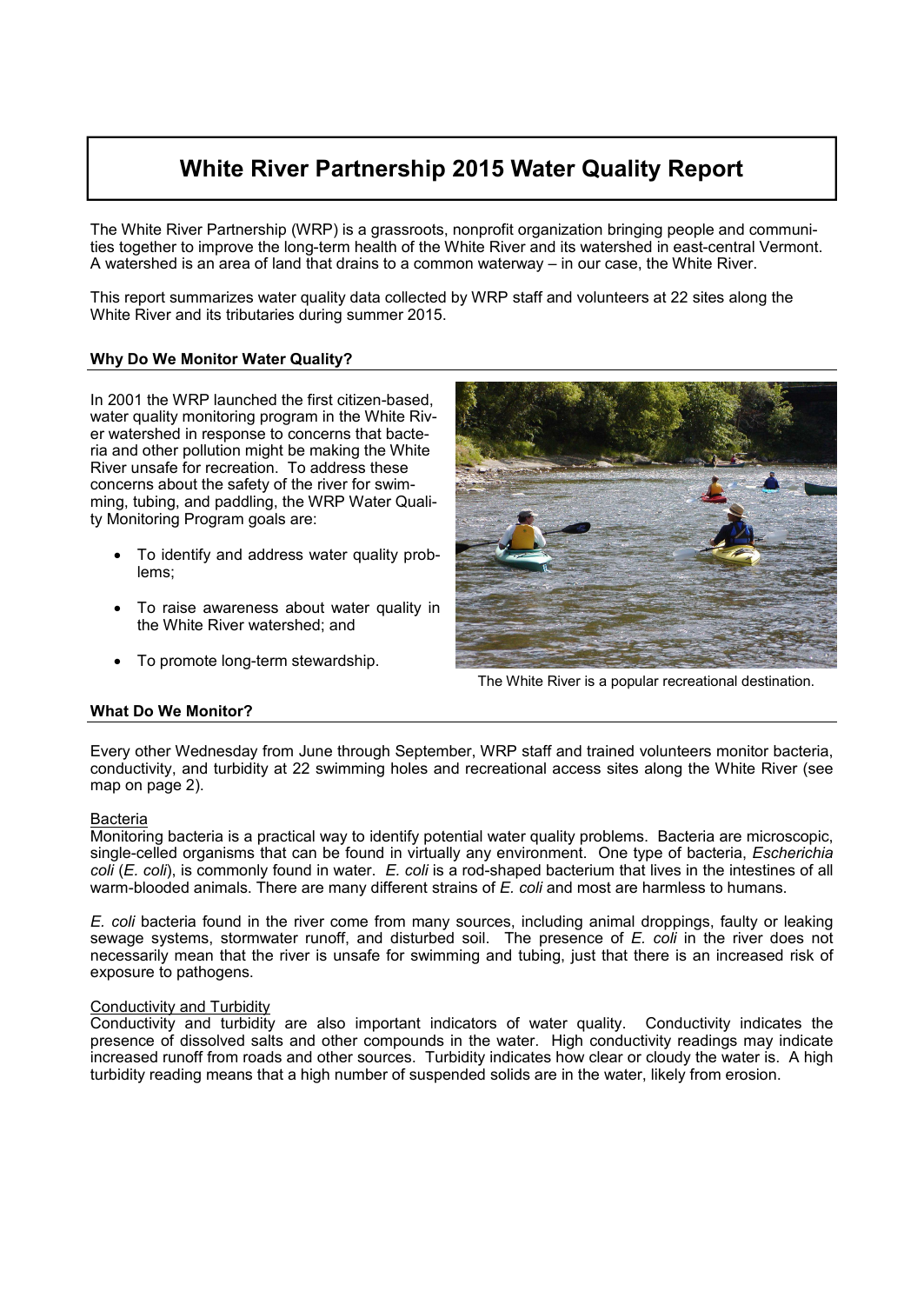## **Where Do We Monitor?**

The White River is the longest, undammed tributary to the Connecticut River. The entire watershed covers 711 square miles and is generally divided into five subwatersheds:

- 1. **Lower White River** (blue on map below),
- 2. **Upper White River** (green on map below),
- 3. **First Branch** (yellow on map below),
- 4. **Second Branch** (red on map below), and
- 5. **Third Branch** (orange on map below).

In 2015, WRP staff and volunteers collected water quality samples from the 22 locations depicted below.



| <b>Lower White River (blue)</b>  | <b>First Branch (yellow)</b>      |  |  |
|----------------------------------|-----------------------------------|--|--|
| 1. Watson Park-Hartford          | 12. Mouth of 1st Branch-Royalton  |  |  |
| 2. West Hartford Bridge-Hartford | 13. Tunbridge Fairgrounds         |  |  |
| 3. The Sharon Academy-Sharon     | 14. Tunbridge Town Pool Tributary |  |  |
| 4. Pinch Rock-Royalton           | 15. Chelsea Recreation Park       |  |  |
|                                  | <b>Second Branch (red)</b>        |  |  |
| <b>Upper White River (green)</b> | 16. Mouth of 2nd Branch–Royalton  |  |  |
| 5. Peavine Park-Bethel           | 17. Dugout Road-Randolph          |  |  |
| 6. Silver Lake–Barnard           | 18. Sunset Lake-Brookfield        |  |  |
| 7. Gaysville Bridge-Stockbridge  | <b>Third Branch (orange)</b>      |  |  |
| 8. Mouth of Tweed–Stockbridge    | 19. Mouth of 3rd Branch-Bethel    |  |  |
| 9. Peavine Park-Stockbridge      | 20. Stock Farm Road-Bethel        |  |  |
| 10. Lion's Club Park-Rochester   | 21. Randolph Recreation Park      |  |  |
| 11. Taylor Meadow Road–Hancock   | 22. Riford Brook Road-Braintree   |  |  |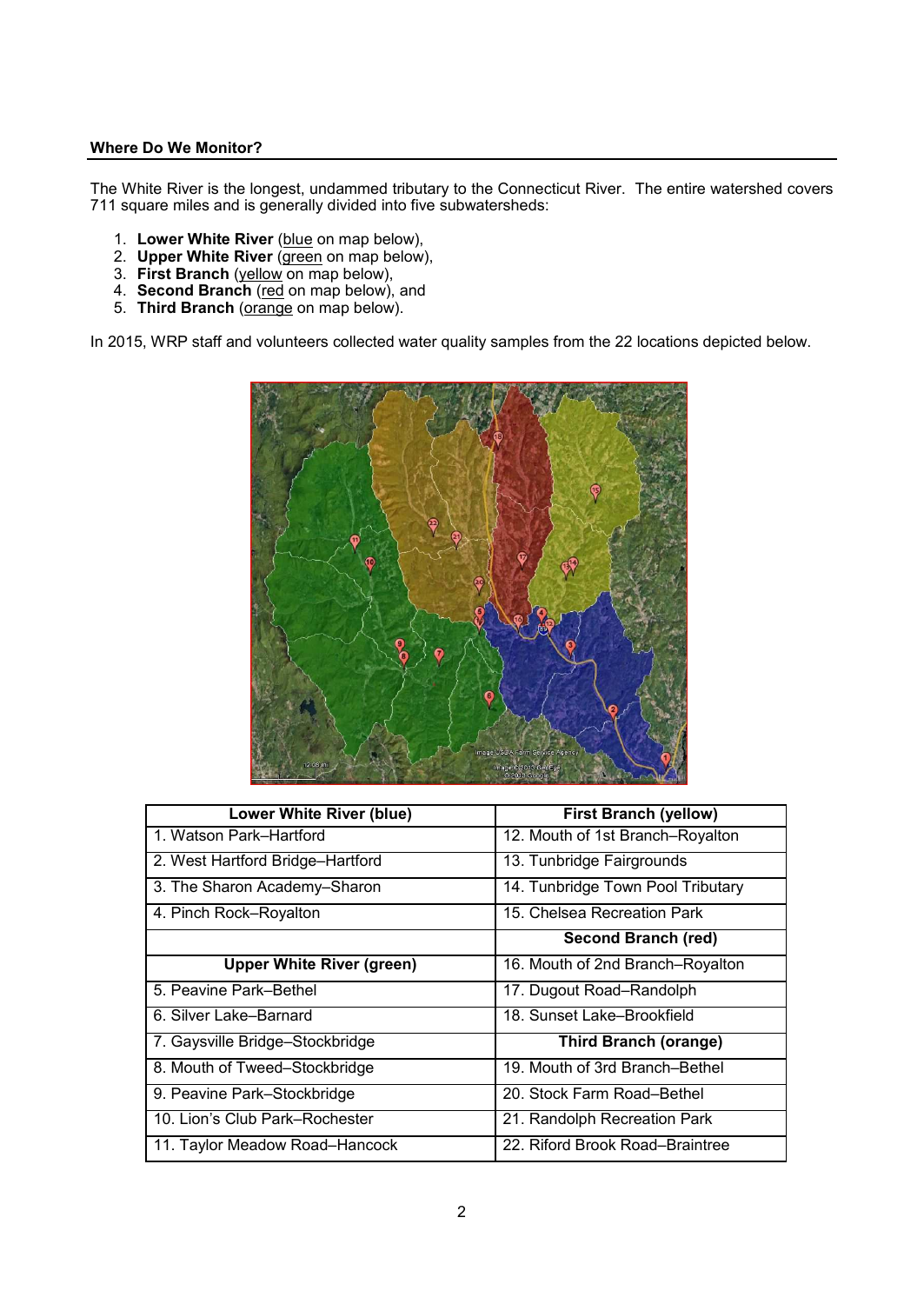## **How Do We Analyze Our Data?**

We analyze water samples for bacteria using the Idexx QuantiTray 2000 system. We then compare our results to two different EPA standards for recreational waters:

- 1. The "single sample" or "daily" standard looks at one sample from one site on one particular day. The EPA daily standard is 235 colonies/100 mL for contact recreation, which means that roughly 8 in every 1,000 people in that water may have an increased risk of getting sick.
- 2. Because bacteria levels are constantly changing, the EPA "geometric mean" or "seasonal" standard looks at bacteria levels over the course of a whole season for one site. The EPA seasonal standard is 126 colonies/100 mL. By calculating the seasonal standard, we can identify trends occurring at each sampling site over time. At the suggestion of state scientists, we also calculate the seasonal standard for each location based on "rainy" and "dry" weather conditions.

Conductivity and turbidity results are recorded and used to identify relationships between these data and bacteria levels.

#### **2015 Bacteria Summary** (see complete bacteria data online at www.whiteriverpartnership.org)

• **Lakes are clean**—"Silver Lake-Barnard" and "Sunset Lake-Brookfield" never exceeded the EPA daily or seasonal standards.

• **The Upper White looked good**—None of the White mainstem from "Peavine Park-Bethel" upstream exceeded the EPA seasonal standards, and the EPA daily standard was only exceeded on the single wettest sampling date of the summer (at 3 of 7 Upper White sampling sites).

• **Bacteria levels are often high immediately after rain and generally low during dry weather**—Out of 197 total samples in 2015, 51 samples (26%) exceeded the EPA daily standard; only 5 of these exceedances occurred on dry sampling days. There is usually a rise in bacteria levels during and immediately after rain events because bacteria that have accumulated on the land wash into the river along with other potential pollution.

• **Overall the 2015 bacteria results continued a trend of lower levels since post-Irene 2012 results, but showed the effects of wet sampling dates.** The only sites that had bacteria levels exceeding EPA standards (both daily and seasonal) during dry weather occurred on "the Branches" (First, Second and Third), which also host 7 of 10 sites exceeding combined wet and dry condition seasonal standards.

|                                                                                       | 2012                 | 2013                 | 2014                 | 2015                 |
|---------------------------------------------------------------------------------------|----------------------|----------------------|----------------------|----------------------|
| # of samples exceeding the daily<br>standard                                          | 85 of 190<br>$= 45%$ | 44 of $191 =$<br>23% | 45 of $195 =$<br>23% | 51 of 197<br>$= 26%$ |
| # of samples exceeding the chart<br>maximum: $>2419$ colonies E.<br>coli/100mL sample | 17                   | 4                    | 2                    | 8                    |
| # of sites exceeding the seasonal<br>standard                                         | 17 of 22             | 9 of 22              | 7 of 22              | 10 of 22             |

#### **What Do The Monitoring Results Mean?**

Because of the relationship between rainfall and bacteria levels, the WRP recommends taking precautions when deciding to swim or tube in the White River and its tributaries.

**\*As a rule of thumb, avoid swimming or tubing in the White River following a rain event and/or if the water is muddy because there may be an increased risk of exposure to bacteria.\***